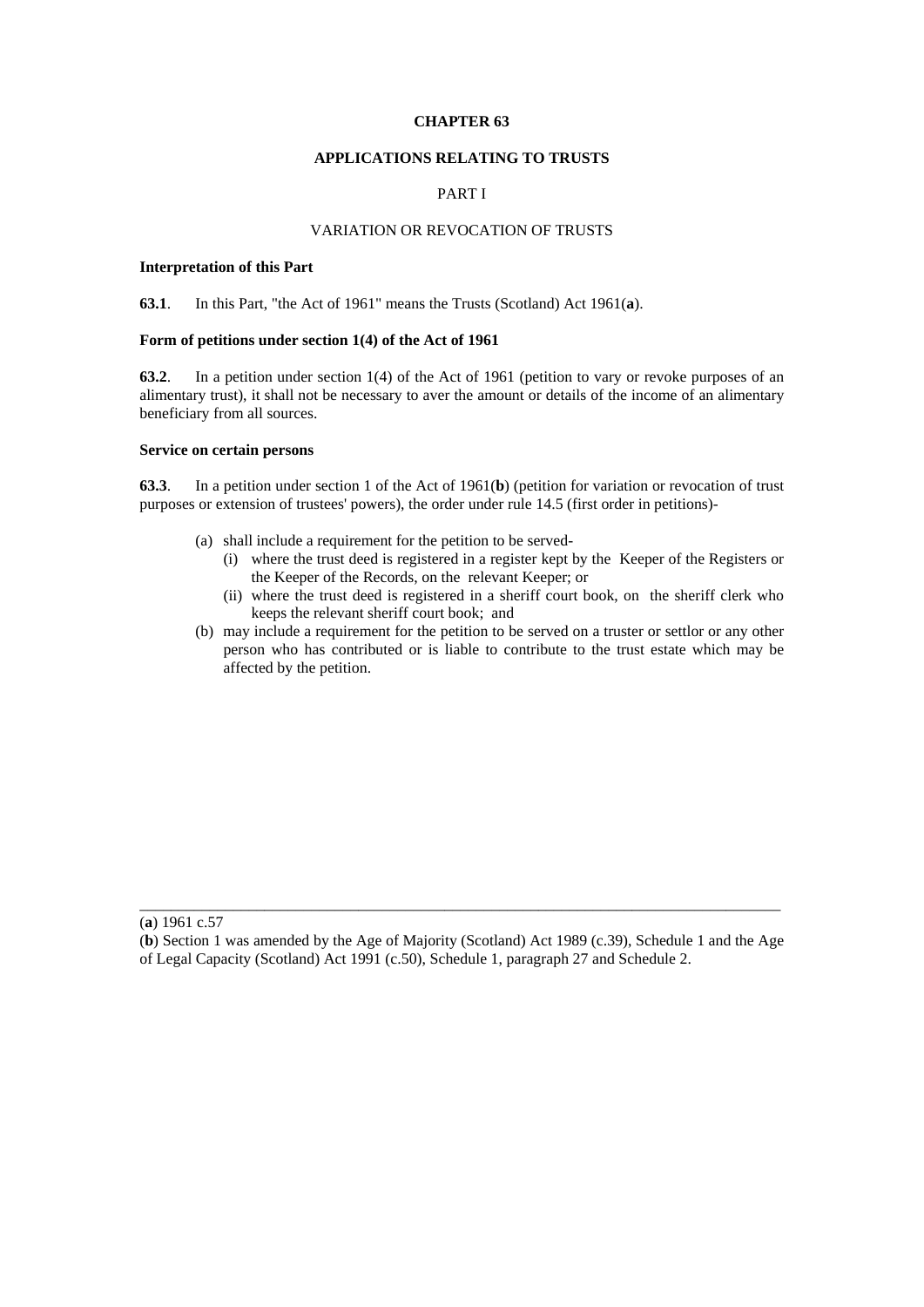# PART II

# PETITIONS BY TRUSTEES FOR DIRECTIONS

### **Application of this Part**

**63.4**. This Part applies to an application for which provision is to be made by virtue of section 6(vi) of the Act of 1988(**a**) (provision to enable trustees under any trust deed to obtain direction of the court).

### **Form and service of application**

**63.5**.-(1) An application to which rule 63.4 applies shall be made by petition.

 (2) Subject to rule 63.6A (executors of underwriting members of Lloyd's of London) the petition shall set out the question on which the direction of the court is sought and may include, in an appendix, any relevant documents.

 (3) The court may, in any order made under rule 14.5 (first order in petitions) or in any subsequent order, include a requirement to serve the petition on creditors, beneficiaries or other persons interested in the subject-matter of the petition.

# **Determination of petition**

**63.6**.-(1) Subject to rule 63.6A (executors of underwriting members of Lloyd's of London) the petition shall be disposed of at a hearing on the Summar Roll.

- (2) At the hearing on the Summar Roll, the court may order inquiry by-
- (a) proof,
- (b) remit to a reporter, or
- (c) affidavit,

as it thinks fit.

# **Executors of underwriting members of Lloyd's of London**

**63.6A**.-(1) This rule applies to a petition under this Part for directions as to the distribution of, or the administration of any trust relating to, the estate of a deceased underwriting member of Lloyd's of London, where –

- (a) all liabilities of the estate in respect of syndicates or which the deceased was a member have been reinsured (whether directly or indirectly) or are otherwise the subject of indemnity; and
- (b) the only reason for the executor delaying distribution of the estate is the possibility of personal liability to creditors of Lloyd's of London.
- (2) The petition shall-
- (a) state that this rule applies; and
- (b) contain averments as to the matters mentioned in paragraph (1).

(3) There shall be lodged with the petition all affidavits and other documents available to the petitioner in respect of the matters mentioned in paragraph (1)

\_\_\_\_\_\_\_\_\_\_\_\_\_\_\_\_\_\_\_\_\_\_\_\_\_\_\_\_\_\_\_\_\_\_\_\_\_\_\_\_\_\_\_\_\_\_\_\_\_\_\_\_\_\_\_\_\_\_\_\_\_\_\_\_\_\_\_\_\_\_\_\_\_\_\_\_\_\_\_\_\_\_

(4) If, on the expiry of the period of notice, no answers have been lodged –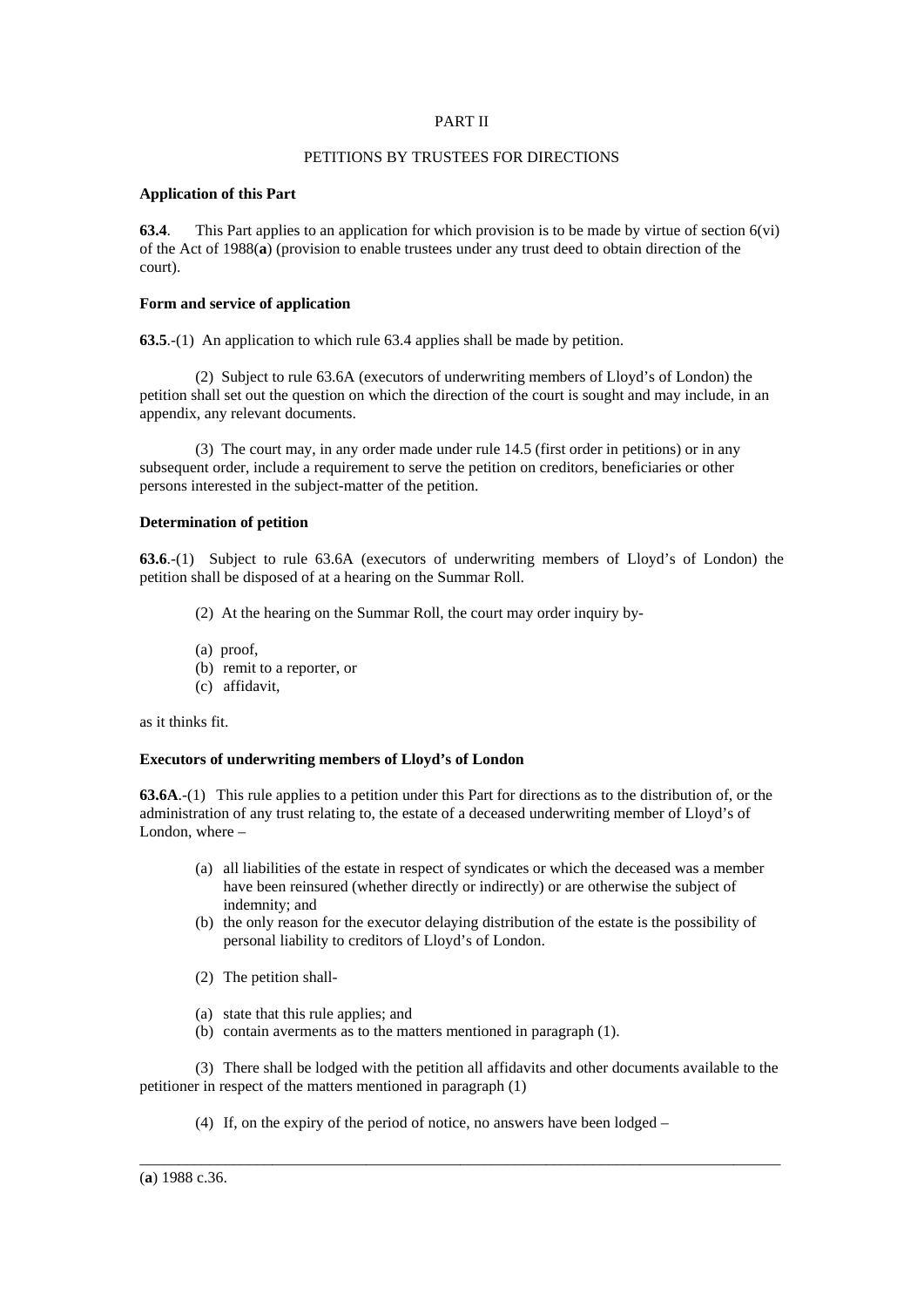- (a) the petitioner shall apply by motion for a remit to a reporter approved by the court for that purposes; and
- (b) where a report has been lodged in process by the reporter, the petitioner may apply by motion for an order granting the prayer of the petition.
- (5) Where answers have been lodged –
- (a) the parties may adjust the petition and answers within 28 days after the date on which the answers were lodged ("the adjustment period") and shall intimate such adjustments to one another;
- (b) within 14 days after the expiry of the adjustment period, the petitioner shall apply by motion for such further procedure as may be specified in the motion.
- (6) Where the petitioner fails to comply with the requirements of paragraph (5), a respondent may apply by motion for decree of dismissal.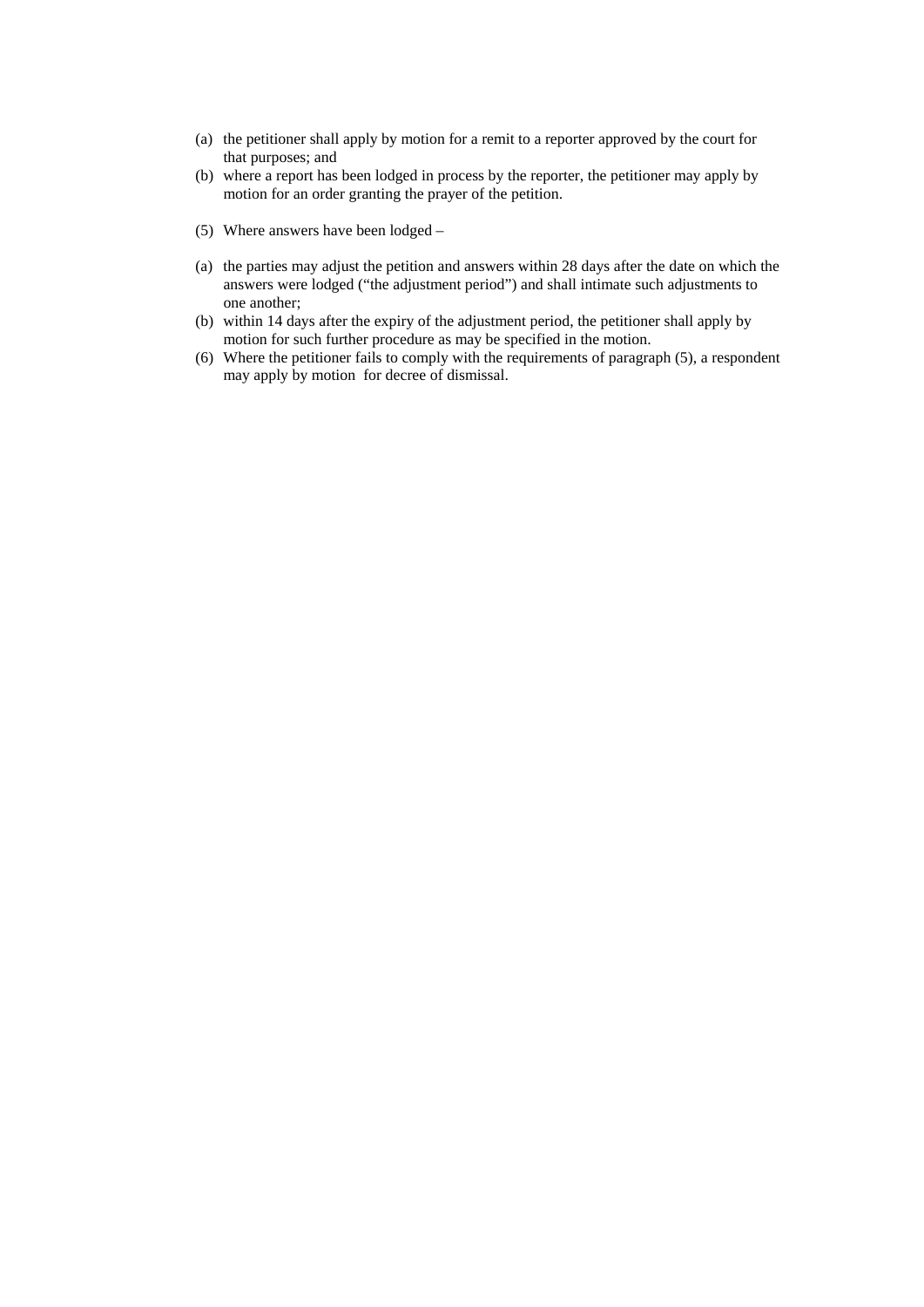# PART III

## PUBLIC TRUSTS

# **Application and interpretation of this Part**

**63.7**.-(1) This Part applies to-

(a) an application to the *nobile officium* of the court for approval of a cy près scheme in relation to a public trust; or

- (b) an application to the court under-
	- (i) Part VI of the Education (Scotland) Act 1980(**a**) (reorganisation of endowments); or
	- (ii) Part I of the Law Reform (Miscellaneous Provisions) (Scotland) Act 1990(**b**) (charities and reorganisation of public trusts).

 (2) In this Part, "the Act of 1990" means the Law Reform (Miscellaneous Provisions) (Scotland) Act 1990.

# **Proceedings before nominated judge**

**63.8**. Subject to rule 63.9 (referral to Inner House), all proceedings in an application to which this Part applies shall be brought before a judge of the court nominated for that purpose by the Lord President or, where the nominated judge is not available, any other judge of the court (including the vacation judge); and, in this Part, "Lord Ordinary" shall be construed accordingly.

# **Remit to Inner House**

**63.9**. The Lord Ordinary, if he thinks fit, may at any time remit a petition to which this Part applies to the Inner house to be determined by a Division of the Inner House.

### **Form of applications**

**63.10**.- (1) Subject to the following paragraphs of this rule, an application to which this Part applies shall be made by petition.

 (2) An application for an order in a petition to which this Part applies which is in dependence shall be made by motion.

At the hearing of a motion under paragraph  $(2)$ , the court may order that the application be made by note; and, in such a case, shall make an order for the lodging of answers to the note in process within such period as the court thinks fit.

 (4) Intimation to the court by the Scottish Ministers under section 1(6) or 5(13) of the Act of 1990 (interdict until intimation to court) shall be made by motion for recall of the interlocutor.

# **Service on interested persons**

**63.11**. A petition to which this Part applies shall be served on all persons who may have an interest in the subject-matter of the petition.

## **Procedure where no answers lodged**

**63.12**.-(1) If, on the expiry of the period of notice, no answers have been lodged, the petitioner may apply by motion for an order granting the prayer of the petition.

\_\_\_\_\_\_\_\_\_\_\_\_\_\_\_\_\_\_\_\_\_\_\_\_\_\_\_\_\_\_\_\_\_\_\_\_\_\_\_\_\_\_\_\_\_\_\_\_\_\_\_\_\_\_\_\_\_\_\_\_\_\_\_\_\_\_\_\_\_\_\_\_\_\_\_\_\_\_\_\_\_\_